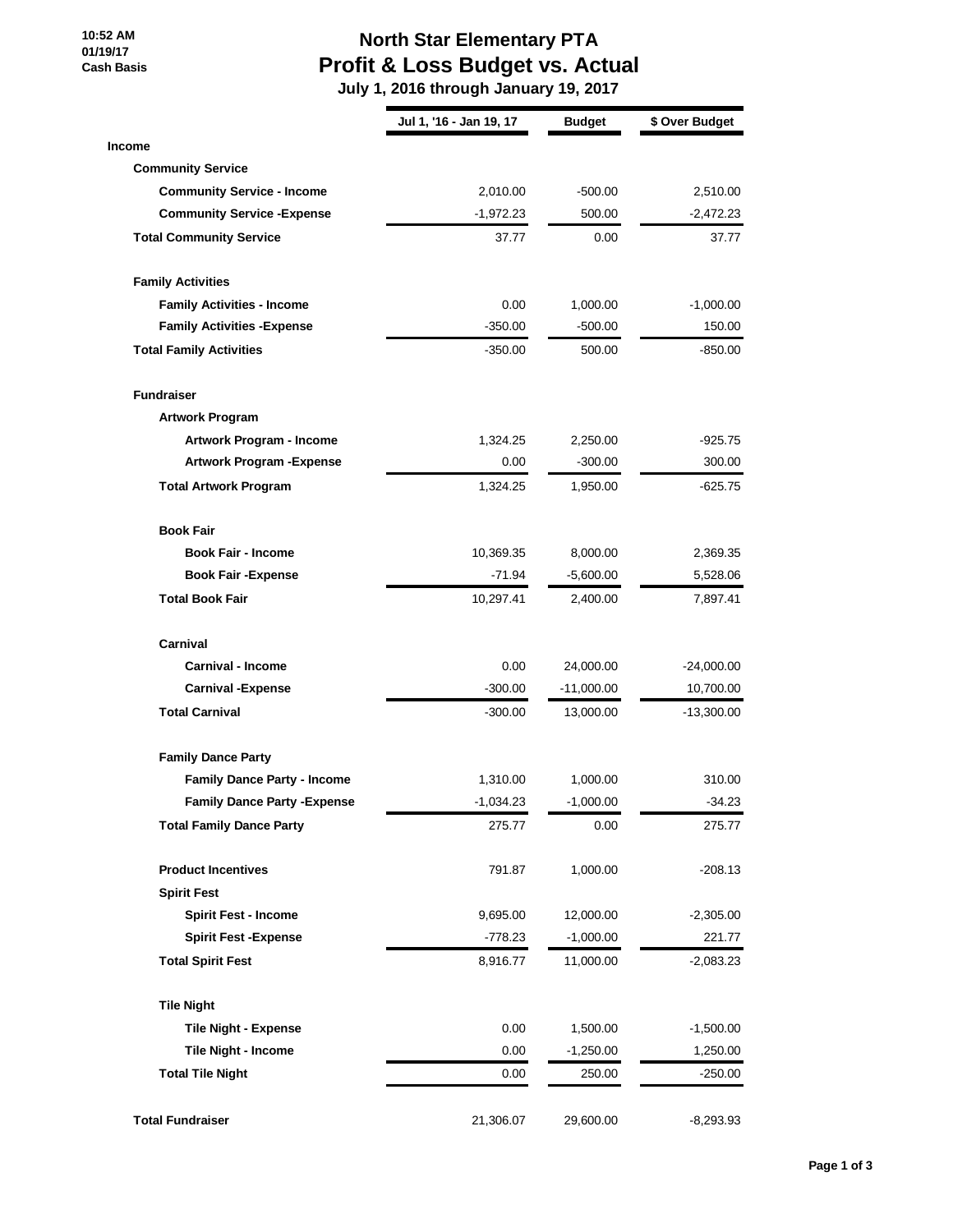### **10:52 AM 01/19/17 Cash Basis**

# **North Star Elementary PTA Profit & Loss Budget vs. Actual**

 **July 1, 2016 through January 19, 2017**

|                                     | Jul 1, '16 - Jan 19, 17 | <b>Budget</b> | \$ Over Budget |
|-------------------------------------|-------------------------|---------------|----------------|
|                                     |                         |               |                |
| <b>Interest Income</b>              | 13.06                   | 10.00         | 3.06           |
| Membership                          |                         |               |                |
| Membership - Income                 | 2,670.00                | 2,500.00      | 170.00         |
| <b>Membership - Expense</b>         | $-1,321.75$             | $-1,300.00$   | $-21.75$       |
| <b>Total Membership</b>             | 1,348.25                | 1,200.00      | 148.25         |
| <b>Spirit Wear</b>                  |                         |               |                |
| <b>Spirit Wear - Income</b>         | 5,217.30                | 5,750.00      | $-532.70$      |
| <b>Spirit Wear - Expense</b>        | $-2,991.60$             | $-4,600.00$   | 1,608.40       |
| <b>Total Spirit Wear</b>            | 2,225.70                | 1,150.00      | 1,075.70       |
| <b>Staff Appreciation</b>           |                         |               |                |
| <b>Staff Appreciation - Income</b>  | 1,074.60                | 750.00        | 324.60         |
| <b>Staff Appreciation - Expense</b> | $-1,016.41$             | $-2,250.00$   | 1,233.59       |
| <b>Total Staff Appreciation</b>     | 58.19                   | $-1,500.00$   | 1,558.19       |
| Yearbook                            |                         |               |                |
| Yearbook - Income                   | 0.00                    | 8,500.00      | $-8,500.00$    |
| Yearbook - Expense                  | 0.00                    | $-7,000.00$   | 7,000.00       |
| <b>Total Yearbook</b>               | 0.00                    | 1,500.00      | $-1,500.00$    |
| <b>Total Income</b>                 | 24,639.04               | 32,460.00     | -7,820.96      |
| <b>Expense</b>                      |                         |               |                |
| <b>Academic Competition</b>         |                         |               |                |
| <b>Math Olympiad</b>                | 149.00                  | 109.00        | 40.00          |
| <b>National Geography Bee</b>       | 125.00                  | 125.00        | 0.00           |
| <b>Science Olympiad</b>             | 25.00                   | 25.00         | 0.00           |
| <b>Spelling Bee</b>                 | 170.00                  | 170.00        | 0.00           |
| <b>Total Academic Competition</b>   | 469.00                  | 429.00        | 40.00          |
| <b>Charitable Assistance</b>        | 136.50                  | 500.00        | $-363.50$      |
| <b>Copy/Printing</b>                | 119.85                  | 500.00        | $-380.15$      |
| Family Fun 5k                       | 0.00                    | 50.00         | $-50.00$       |
| <b>Field Day</b>                    | 0.00                    | 250.00        | $-250.00$      |
| <b>Fifth Grade Activities</b>       | 0.00                    | 1,200.00      | $-1,200.00$    |
| <b>Garden Committee</b>             | 254.08                  | 500.00        | -245.92        |
| <b>Health and Wellness</b>          | 0.00                    | 200.00        | $-200.00$      |
| <b>Instructional Support</b>        | 876.73                  | 2,250.00      | $-1,373.27$    |
| <b>Insurance</b>                    | 215.00                  | 215.00        | 0.00           |
| <b>Monthly Spirit Day</b>           | 34.50                   | 100.00        | $-65.50$       |
| Outdoor classroom                   | 0.00                    | 2,500.00      | $-2,500.00$    |
| <b>Post Office</b>                  | 0.00                    | 100.00        | $-100.00$      |